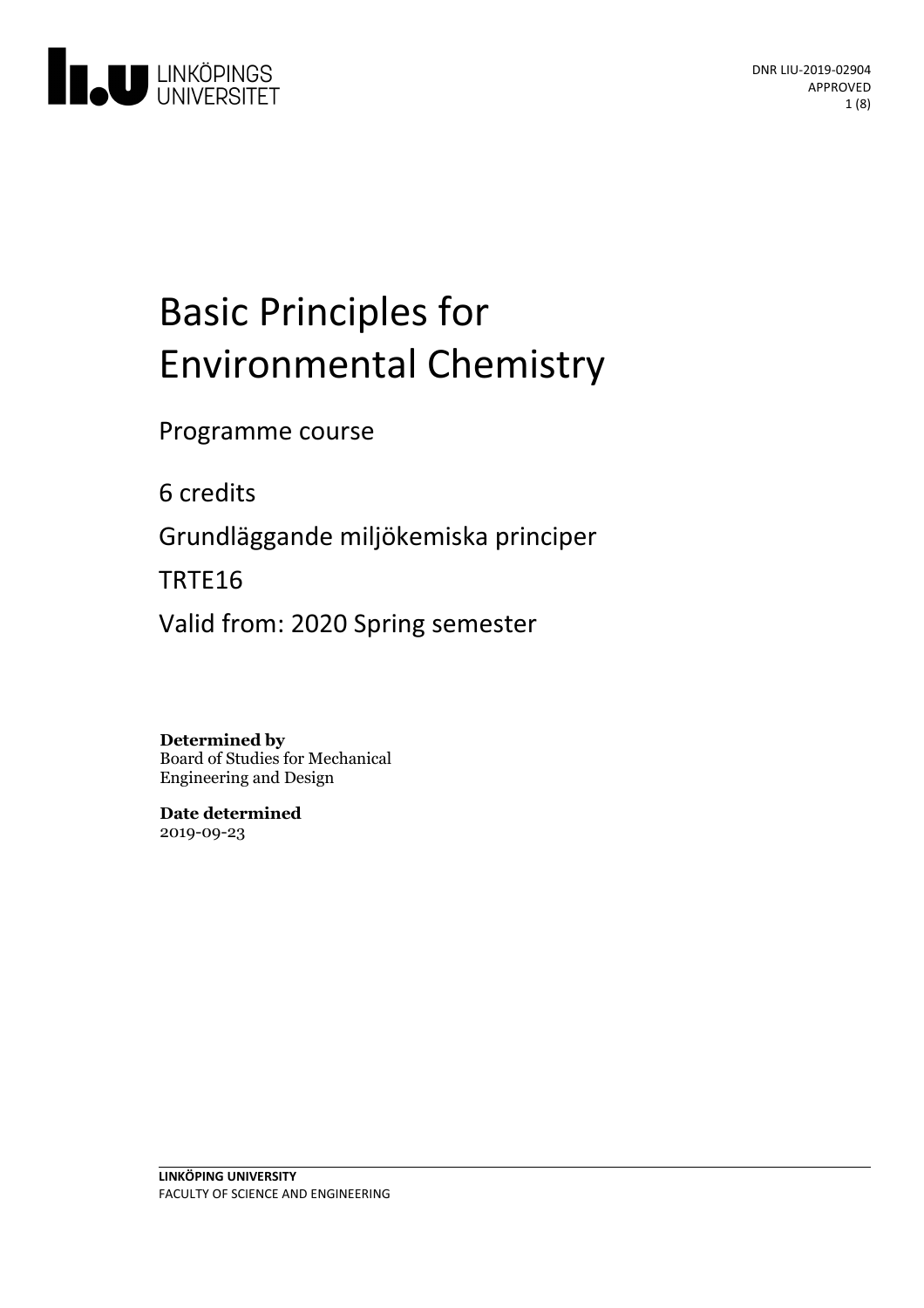# Main field of study

Energy and Environmental Engineering, Chemistry

# Course level

First cycle

# Advancement level

 $G_1X$ 

# Course offered for

- Master of Science in Energy Environment Management
- Mechanical Engineering, M Sc in Engineering

## Entry requirements

Note: Admission requirements for non-programme students usually also include admission requirements for the programme and threshold requirements for progression within the programme, or corresponding.

## Examination

| UPG1             | Project work        | 2 credits | U.G        |
|------------------|---------------------|-----------|------------|
| LAB1             | Laboratory work     | 2 credits | U.G        |
| TEN <sub>1</sub> | Written examination | 2 credits | U, 3, 4, 5 |

# Grades

Four-grade scale, LiU, U, 3, 4, 5

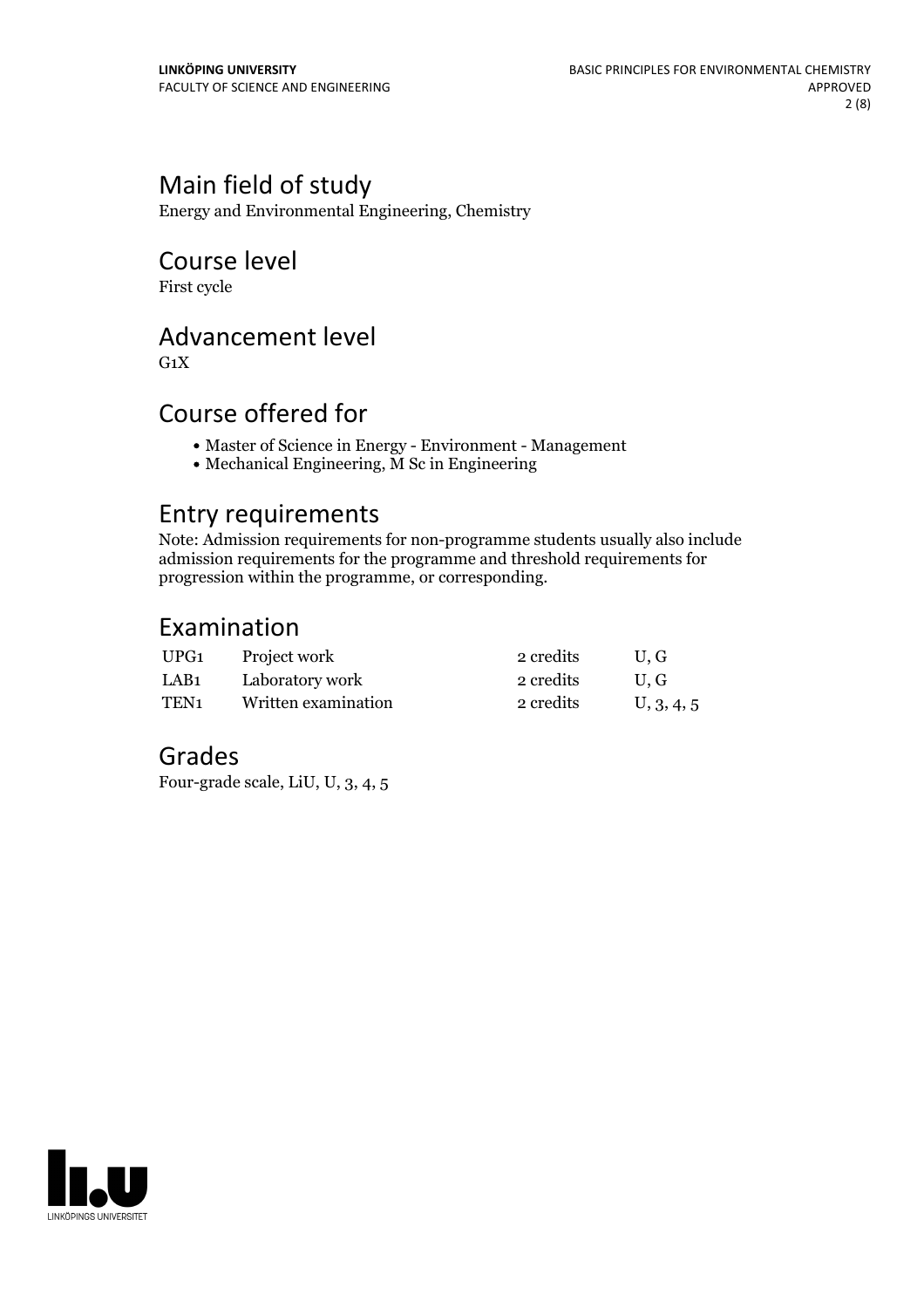# Other information

#### **About teaching and examination language**

The teaching language is presented in the Overview tab for each course. The examination language relates to the teaching language as follows:

- If teaching language is Swedish, the course as a whole or in large parts, is taught in Swedish. Please note that although teaching language is Swedish, parts of the course could be given in English. Examination language is
- Swedish.<br>• If teaching language is Swedish/English, the course as a whole will be taught in English if students without prior knowledge of the Swedish language participate. Examination language is Swedish or English
- (depending on teaching language).<br>
 If teaching language is English, the course as a whole is taught in English.<br>
Examination language is English.

#### **Other**

The course is conducted in a manner where both men's and women's

experience and knowledge are made visible and developed. The planning and implementation of <sup>a</sup> course should correspond to the course syllabus. The course evaluation should therefore be conducted with the course syllabus as a starting point.

### Department

Institutionen för Tema

# Director of Studies or equivalent

Erik Glaas

### Examiner

Sepehr Shakeri Yekta

# Course website and other links

# Education components

Preliminary scheduled hours: 52 h Recommended self-study hours: 108 h

### Course literature

Fastställs senare

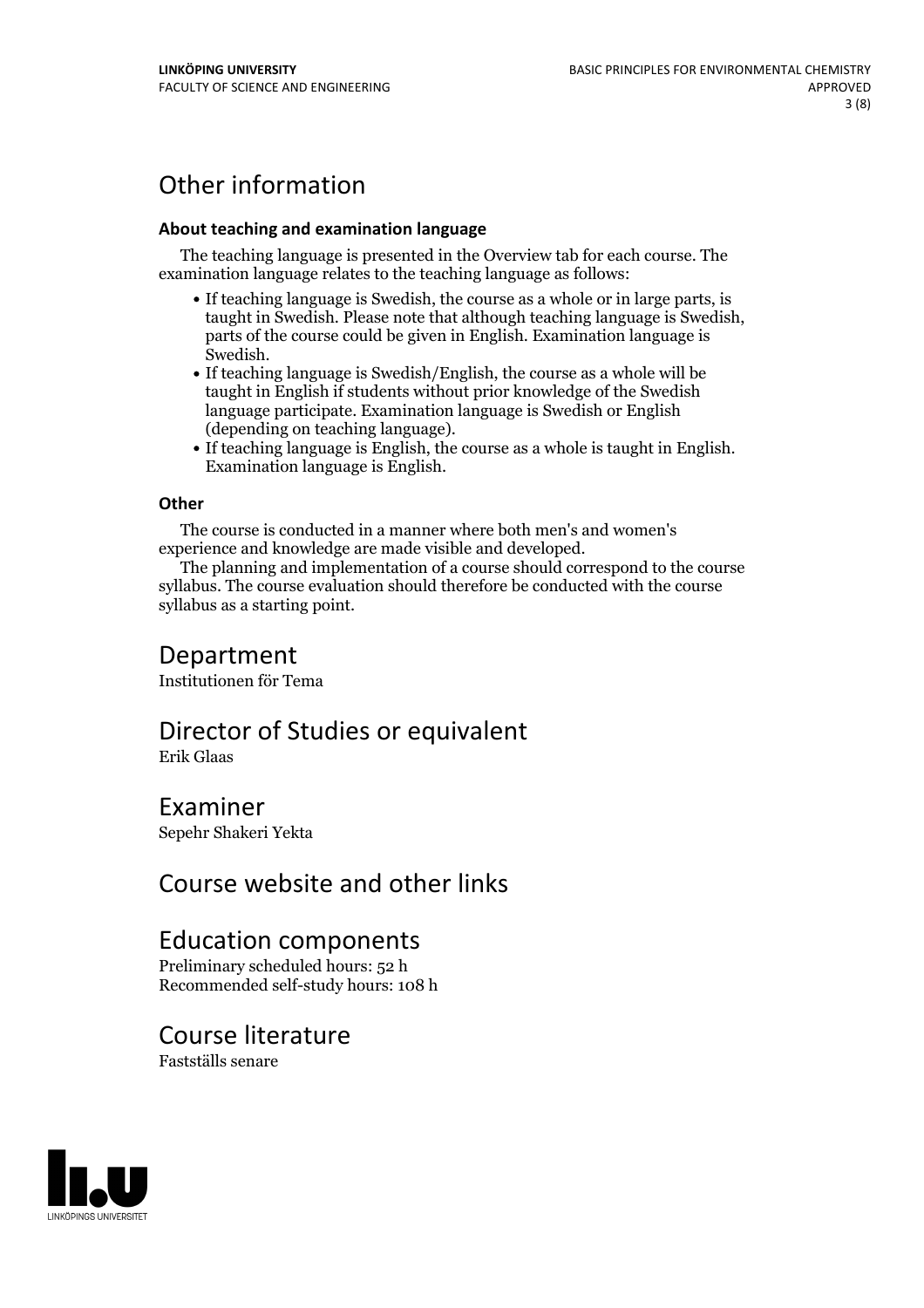# **Common rules**

### **Course syllabus**

A syllabus must be established for each course. The syllabus specifies the aim and contents of the course, and the prior knowledge that a student must have in order to be able to benefit from the course.

### **Timetabling**

Courses are timetabled after a decision has been made for this course concerning its assignment to a timetable module.

### **Interrupting a course**

The vice-chancellor's decision concerning regulations for registration, deregistration and reporting results (Dnr LiU-2015-01241) states that interruptions in study are to be recorded in Ladok. Thus, all students who do not participate in a course for which they have registered must record the interruption, such that the registration on the course can be removed. Deregistration from <sup>a</sup> course is carried outusing <sup>a</sup> web-based form: https://www.lith.liu.se/for-studenter/kurskomplettering?l=en.

### **Cancelled courses**

Courses with few participants (fewer than 10) may be cancelled or organised in a manner that differs from that stated in the course syllabus. The Dean is to deliberate and decide whether a course is to be cancelled or changed from the course syllabus.

### **Guidelines relatingto examinations and examiners**

For details, see Guidelines for education and examination for first-cycle and second-cycle education at Linköping University, http://styrdokument.liu.se/Regelsamling/VisaBeslut/917592.

An examiner must be employed as a teacher at LiU according to the LiU Regulations for Appointments

(https://styrdokument.liu.se/Regelsamling/VisaBeslut/622784). For courses in second-cycle, the following teachers can be appointed as examiner: Professor (including Adjunct and Visiting Professor), Associate Professor (including Adjunct), Senior Lecturer (including Adjunct and Visiting Senior Lecturer), Research Fellow, or Postdoc. For courses in first-cycle, Assistant Lecturer (including Adjunct and Visiting Assistant Lecturer) can also be appointed as examiner in addition to those listed for second-cycle courses. In exceptional cases, a Part-time Lecturer can also be appointed as an examiner at both first- and second cycle, see Delegation of authority for the Board of Faculty of Science and Engineering.

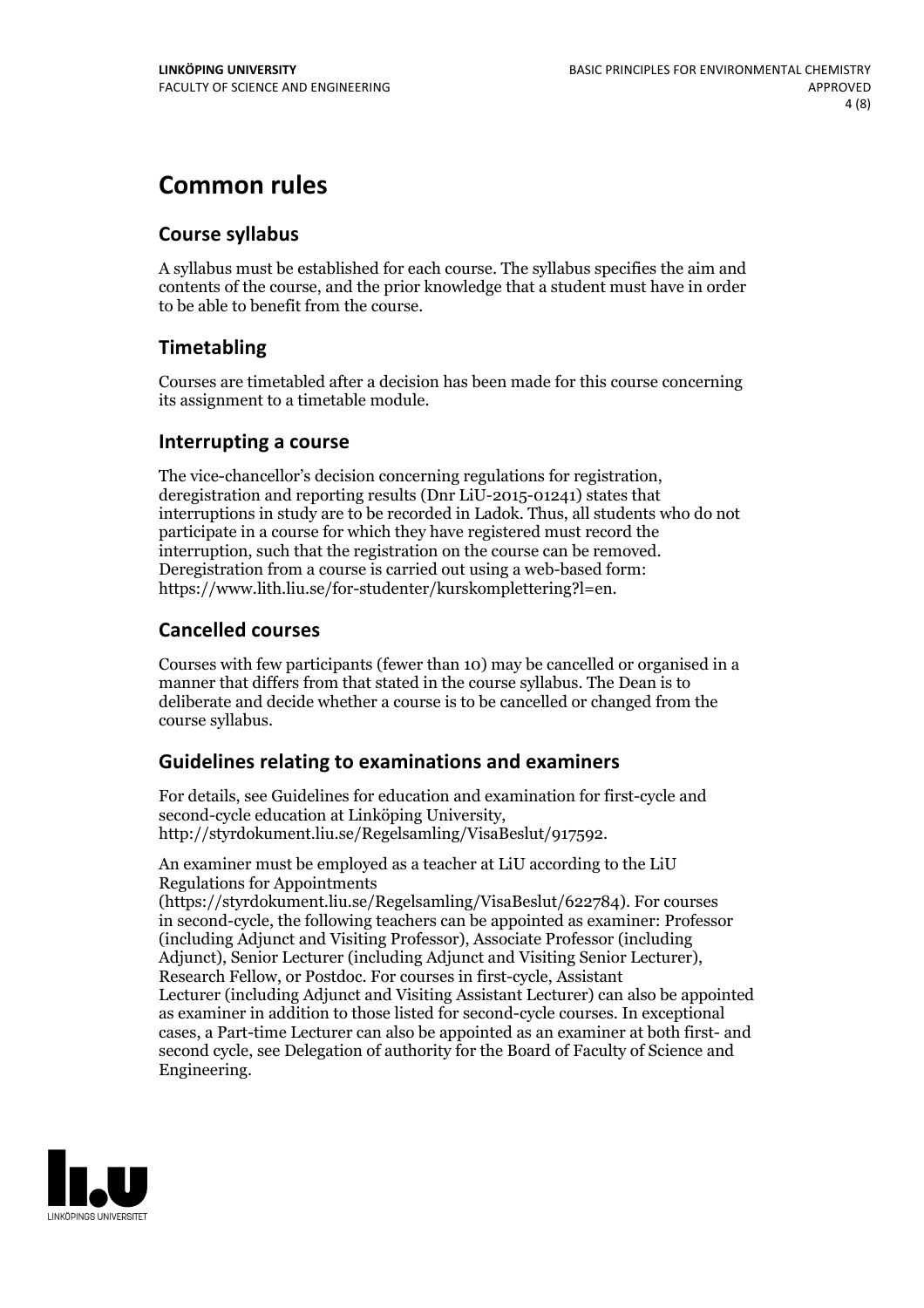### **Forms of examination**

#### **Examination**

Written and oral examinations are held at least three times a year: once immediately after the end of the course, once in August, and once (usually) in one of the re-examination periods. Examinations held at other times are to follow a decision of the board of studies.

Principles for examination scheduling for courses that follow the study periods:

- courses given in VT1 are examined for the first time in March, with re-examination in June and August
- courses given in VT2 are examined for the first time in May, with re-examination in August and October
- courses given in HT1 are examined for the first time in October, with re-examination in January and August
- courses given in HT2 are examined for the first time in January, with re-examination in March and in August.

The examination schedule is based on the structure of timetable modules, but there may be deviations from this, mainly in the case of courses that are studied and examined for several programmes and in lower grades (i.e. 1 and 2).

Examinations for courses that the board of studies has decided are to be held in alternate years are held three times during the school year in which the course is given according to the principles stated above.

Examinations for courses that are cancelled orrescheduled such that they are not given in one or several years are held three times during the year that immediately follows the course, with examination scheduling that corresponds to the scheduling that was in force before the course was cancelled or rescheduled.

When a course is given for the last time, the regular examination and two re-<br>examinations will be offered. Thereafter, examinations are phased out by offering three examinations during the following academic year at the same times as the examinations in any substitute course. If there is no substitute course, three examinations will be offered during re-examination periods during the following academic year. Other examination times are decided by the board of studies. In all cases above, the examination is also offered one more time during the academic year after the following, unless the board of studies decides otherwise.

If a course is given during several periods of the year (for programmes, or on different occasions for different programmes) the board or boards of studies determine together the scheduling and frequency of re-examination occasions.

#### **Registration for examination**

In order to take an examination, a student must register in advance at the Student Portal during the registration period, which opens 30 days before the date of the examination and closes 10 days before it. Candidates are informed of the location of the examination by email, four days in advance. Students who have not

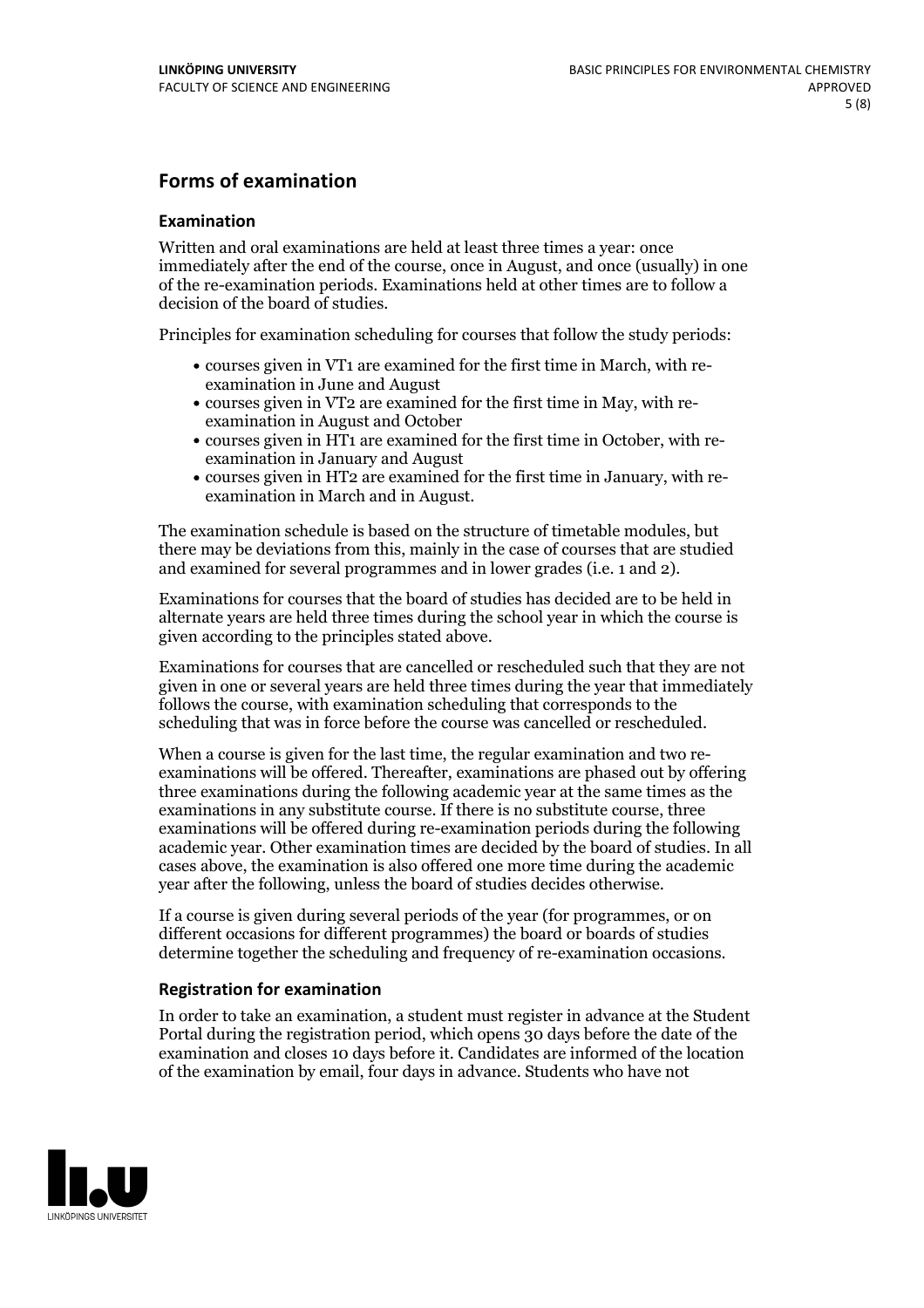registered for an examination run the risk of being refused admittance to the examination, if space is not available.

Symbols used in the examination registration system:

\*\* denotes that the examination is being given for the penultimate time.

\* denotes that the examination is being given for the last time.

#### **Code of conduct for students during examinations**

Details are given in a decision in the university's rule book: http://styrdokument.liu.se/Regelsamling/VisaBeslut/622682.

#### **Retakes for higher grade**

Students at the Institute of Technology at LiU have the right to retake written examinations and computer-based examinations in an attempt to achieve a higher grade. This is valid for all examination components with code "TEN" and "DAT". The same right may not be exercised for other examination components, unless otherwise specified in the course syllabus.

A retake is not possible on courses that are included in an issued degree diploma.

#### **Retakes of other forms of examination**

Regulations concerning retakes of other forms of examination than written examinations and computer-based examinations are given in the LiU guidelines

http://styrdokument.liu.se/Regelsamling/VisaBeslut/917592.

#### **Plagiarism**

For examinations that involve the writing of reports, in cases in which it can be assumed that the student has had access to other sources (such as during project work, writing essays, etc.), the material submitted must be prepared in accordance with principles for acceptable practice when referring to sources (references or quotations for which the source is specified) when the text, images, ideas, data,  $\text{etc.}$  of other people are used. It is also to be made clear whether the author has reused his or her own text, images, ideas, data, etc. from previous examinations, such as degree projects, project reports, etc. (this is sometimes known as "self- plagiarism").

A failure to specify such sources may be regarded as attempted deception during examination.

#### **Attempts to cheat**

In the event of <sup>a</sup> suspected attempt by <sup>a</sup> student to cheat during an examination, or when study performance is to be assessed as specified in Chapter <sup>10</sup> of the Higher Education Ordinance, the examiner is to report this to the disciplinary board of the university. Possible consequences for the student are suspension from study and a formal warning. More information is available at https://www.student.liu.se/studenttjanster/lagar-regler-rattigheter?l=en.

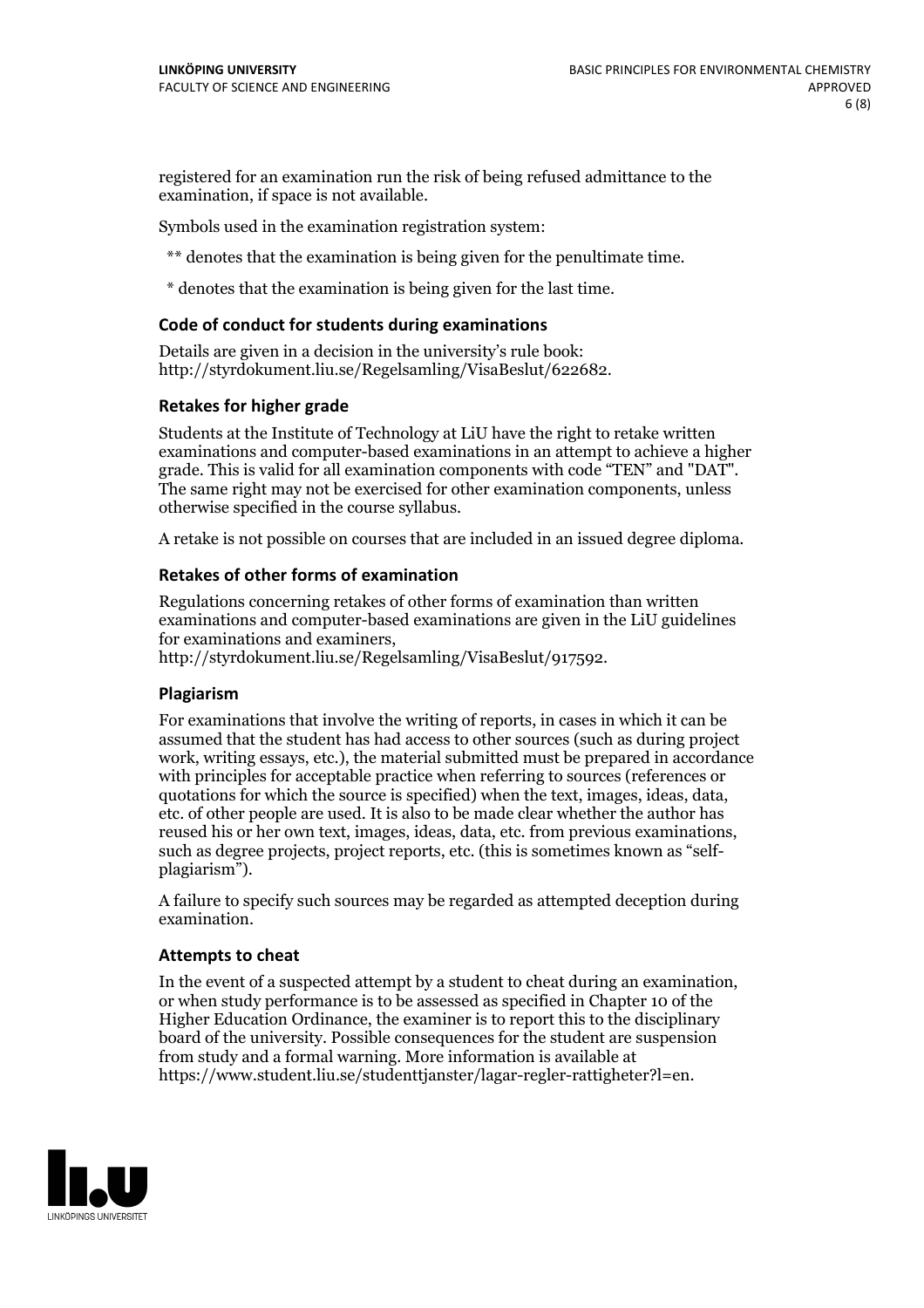### **Grades**

The grades that are preferably to be used are Fail (U), Pass (3), Pass not without distinction  $(4)$  and Pass with distinction  $(5)$ .

- 1. Grades U, 3, 4, 5 are to be awarded for courses that have written
- examinations. 2. Grades Fail (U) and Pass (G) may be awarded for courses with <sup>a</sup> large degree of practical components such as laboratory work, project work and group work. 3. Grades Fail (U) and Pass (G) are to be used for degree projects and other
- independent work.

#### **Examination components**

- 
- 1. Grades U, 3, 4, <sup>5</sup> are to be awarded for written examinations (TEN). 2. Examination components for which the grades Fail (U) and Pass (G) may be awarded are laboratory work (LAB), project work (PRA), preparatory written examination (KTR), oral examination (MUN), computer-based
- examination (DAT), home assignment (HEM), and assignment (UPG). 3. Students receive grades either Fail (U) or Pass (G) for other examination components in which the examination criteria are satisfied principally through active attendance such as other examination (ANN), tutorial group
- (BAS) or examination item (MOM). 4. Grades Fail (U) and Pass (G) are to be used for the examination components Opposition (OPPO) and Attendance at thesis presentation (AUSK) (i.e. part of the degree project).

For mandatory components, the following applies: If special circumstances prevail, and if it is possible with consideration of the nature of the compulsory component, the examiner may decide to replace the compulsory component with another equivalent component. (In accordance with the LiU Guidelines for education and examination for first-cycle and second-cycle education at Linköping University, http://styrdokument.liu.se/Regelsamling/VisaBeslut/917592).

For written examinations, the following applies: If the LiU coordinator for students with disabilities has granted a student the right to an adapted examination for a written examination in an examination hall, the student has the right to it. If the coordinator has instead recommended for the student an adapted examination or alternative form of examination, the examiner may grant this if the examiner assesses that it is possible, based on consideration of the course objectives. (In accordance with the LiU Guidelines for education and examination for first-cycle and second-cycle education at Linköping University, http://styrdokument.liu.se/Regelsamling/VisaBeslut/917592).

The examination results for a student are reported at the relevant department.

### **Regulations (applyto LiU in its entirety)**

The university is a government agency whose operations are regulated by